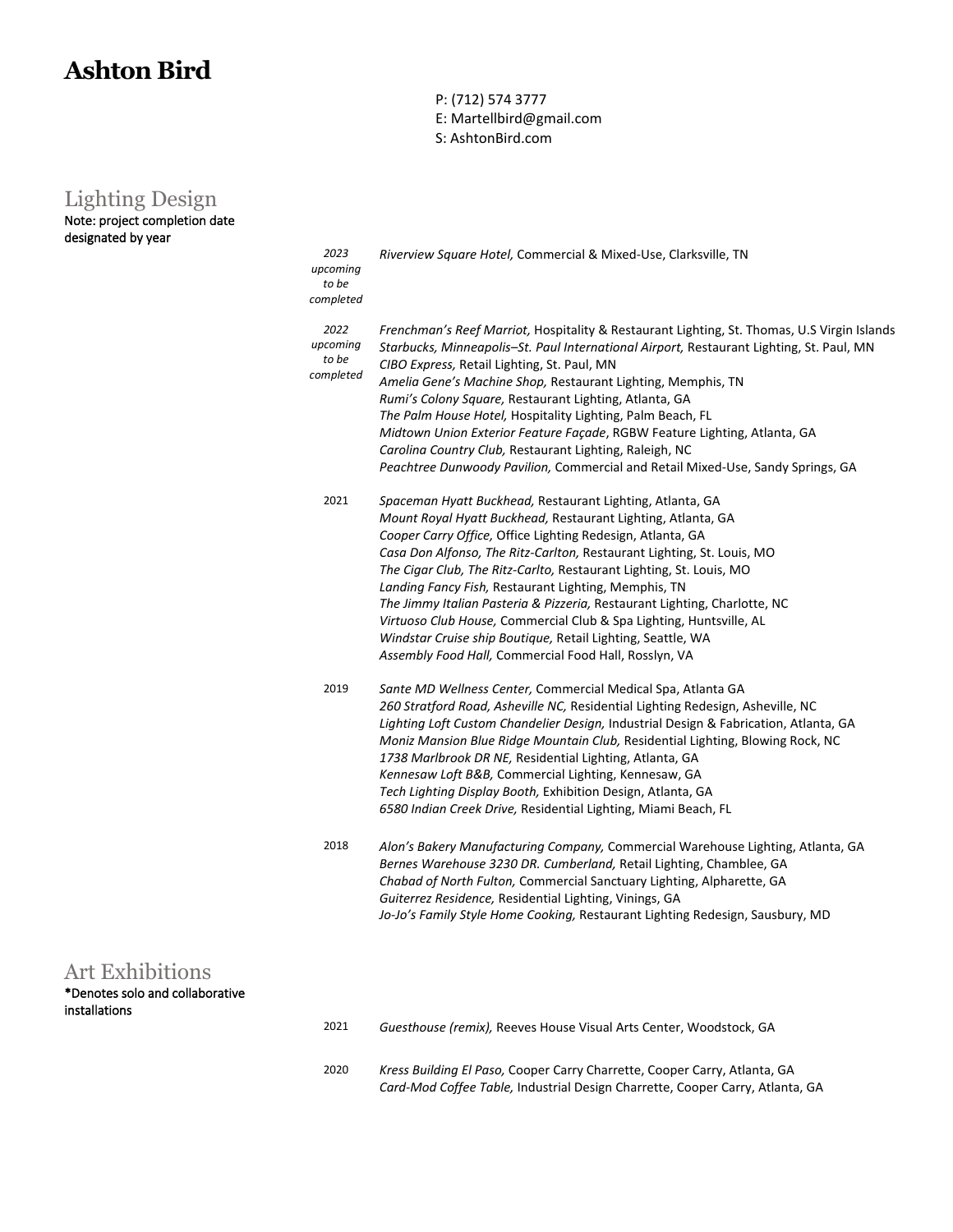| 2019 | Guesthouse, installMINT, MINT, Atlanta, GA                         |
|------|--------------------------------------------------------------------|
|      | Mirage 2, Atlanta Fringe Festival, Little Five Points, Atlanta, GA |
|      | Exterior 3: Wall, Atlanta Contemporary, Atlanta, GA                |

- 2018 *PALACE (remix),* SOUP experimental*,* Tallahassee, FL\* *LOADING CLOUD, Yard Party for Art,* Wiregrass Museum of Art, Dothan, AL *PALACE, 2018 MFA Graduate Exhibition,* Museum of Fine Arts, Tallahassee, FL
- 2017 *Exterior 2 (remix),* 2017 MFA Biennial*,* Delaware Contemporary, Wilmington, DE *Fantasy,* Day & Night Projects, Atlanta, GA *Mirage,* Carnaghi Arts Building, Tallahassee, FL\* *Picket Fence,* Florida State University, Tallahassee, FL\* Exterior 2, Carnaghi Arts Building, Tallahassee, FL\* Exterior 1, Florida State University, Tallahassee, FL\*
- 2016 *Fantasy,* Metropolitan 250 Gallery, Philadelphia, PA *Pompeii,* SOUP experimental, Tallahassee, FL\* *Memory Palace,* Manifest Creative Research Gallery and Drawing Center, Cincinnati, OH *No Vacancy*, Working Method Contemporary, Tallahassee, FL\* *Ceiling Feeling s.,* ARTMAZE, Exposure Gallery, Sioux Falls, SD *BEDAZZLED,* 1511 NMLK BLVD, Tallahassee, FL\*
- 2015 *A Human Record,* Washington Pavilion, Sioux Falls SD\* *Undergraduate Research Exhibition,* Centennial Student Union, MNSU, Mankato MN
- 2014 *Senior Exhibition,* Conkling Gallery, Nelson Hall, MNSU Mankato MN *Studio 301,* Everest Gallery, Washington Pavilion, Sioux Falls, SD *It Takes a Village to Make a Monster,* CSU Gallery, Centennial Student Union, MNSU, Mankato MN *Annual Halloween Show,* 410 Gallery, Mankato MN *Decay,* Conkling Gallery, Nelson Hall, MNSU, Mankato MN *Hannabal Lester,* CSU gallery, Centennial Student Union, MNSU, Mankato MN\* *St. Peter Arts Center Membership Show*, St. Peter Art Center, St. Peter MN *Belle Notte,* Carnegie Arts Center, Mankato MN *Inspiration Show,* CSU gallery, Centennial Student Union, MNSU, Mankato MN *Annual Juried Exhibition,* 410 Gallery, Mankato MN *Undergraduate Research Exhibition,* Centennial Student Union, MNSU, Mankato MN
- 2013 *Lester Boeh,* CSU gallery, Centennial Student Union, MNSU, Mankato MN\* *Exploit Subject 2*, 410 Gallery, Mankato MN\* *The Librarian is the Juror,* CSU Gallery, Centennial Student Union, MNSU, Mankato MN *Exploit Subject 1,* Nelson Courtyard, MNSU, Mankato MN\* *Undergraduate Research Exhibition,* Centennial Student Union, MNSU, Mankato MN *Annual Juried Show,* 410 Gallery, Mankato, MN *Annual Halloween Show,* 410 Gallery, Mankato, MN *Scopophilia,* Conkling Gallery, MNSU, Mankato, MN *One Million Bones*, National Mall, Washington D.C
- 2012 *Laser Soap,* Anam Station, Korea University, South Korea\*
- 2006 *High School Invite,* University of South Dakota, Vermillion, SD

| Professional<br>Experience |                     |                                                                              |
|----------------------------|---------------------|------------------------------------------------------------------------------|
|                            | $2019 -$<br>Present | Designer II, The Johnson Studio at Cooper Carry, Atlanta, GA                 |
|                            | 2018-<br>2019       | Designer & Social Media Strategist, The Lighting Loft, Atlanta, GA           |
|                            | 2017                | Exhibition Preparator, Christopher Cutts Gallery, Art Miami Basel, Miami, FL |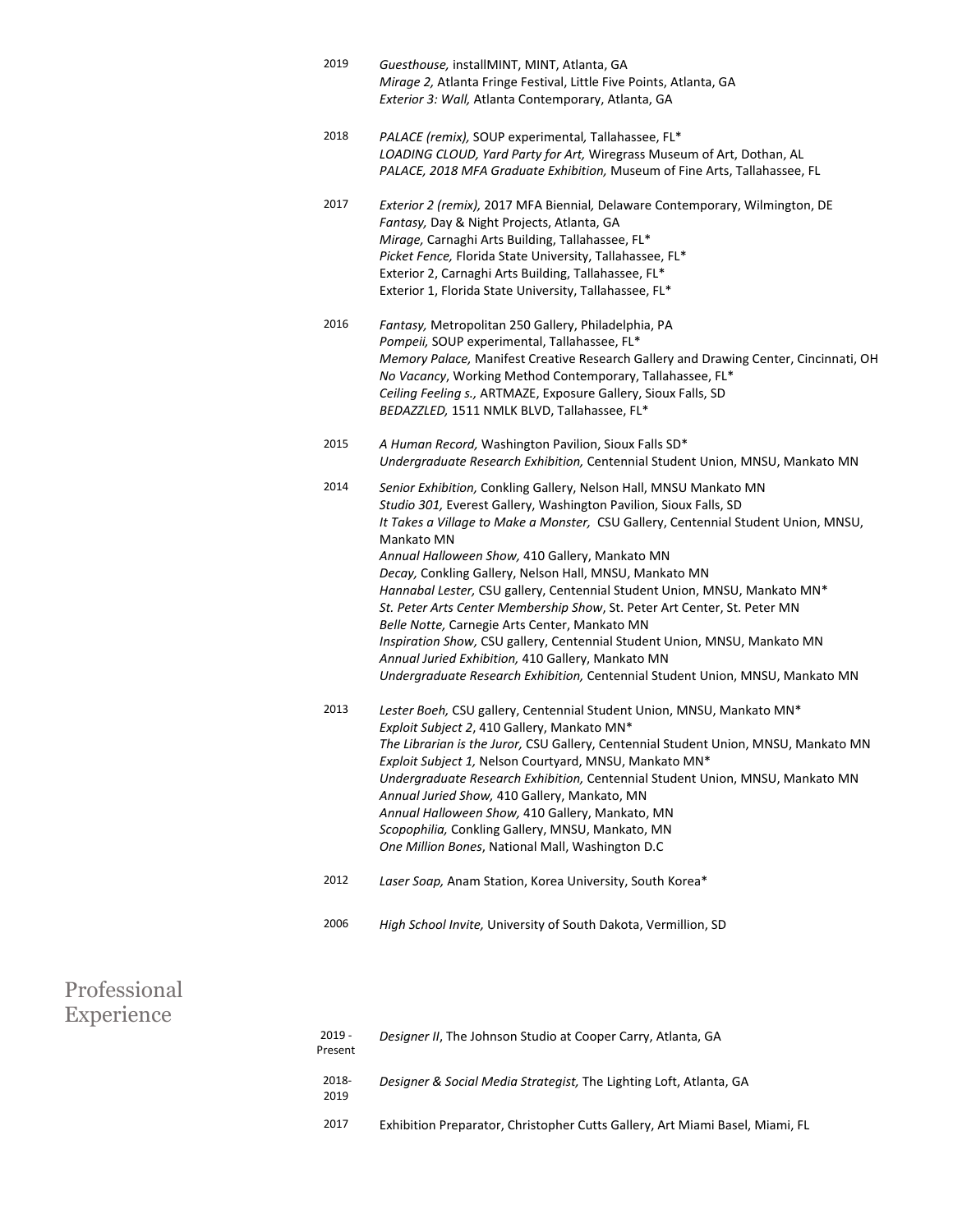|             | $2015 -$<br>2017 | Sculpture Lab Technician, Florida State University, Tallahassee, FL                                                                                                                                                                                                                                          |
|-------------|------------------|--------------------------------------------------------------------------------------------------------------------------------------------------------------------------------------------------------------------------------------------------------------------------------------------------------------|
|             | $2015 -$<br>2019 | Director and Founder, SOUP experimental, Atlanta, GA                                                                                                                                                                                                                                                         |
|             | 2014             | Gallery Guard, Minneapolis Institute of Arts, Minneapolis, MN<br>Raku and Ceramics Technician, Paid Internship, Dakota Pottery, Sioux Falls, SD<br>Exhibition<br>Ceramics Studio Assistant, Internship, The Washington Pavilion, Sioux Falls, SD                                                             |
|             | 2012             | Ceramics Studio Apprentice, Chul-Soo Kim, Itaewon, Seoul, South Korea                                                                                                                                                                                                                                        |
| Residencies |                  |                                                                                                                                                                                                                                                                                                              |
|             | 2022             | Nexus Fund Studio Artist 3 Month Studio Residency, Atlanta Contemporary, Atlanta, GA                                                                                                                                                                                                                         |
| Education   |                  |                                                                                                                                                                                                                                                                                                              |
|             | 2018             | MFA Studio Art: 2D & 3D Design, Florida State University, Tallahassee, FL                                                                                                                                                                                                                                    |
|             | 2014             | BFA Studio Art: Ceramics, Minnesota State University, Mankato, MN                                                                                                                                                                                                                                            |
|             | 2012             | Ceramic Apprentice, Chul-Soo Kim, Itaewon, Seoul, South Korea                                                                                                                                                                                                                                                |
|             | 2012             | Study Abroad: Experimental Drawing, Korea University, Seoul, South Korea                                                                                                                                                                                                                                     |
| Honors      |                  |                                                                                                                                                                                                                                                                                                              |
|             | 2020             | Nexus Fund Artist Award, Atlanta Contemporary, Atlanta, GA                                                                                                                                                                                                                                                   |
|             | 2018             | 2018 Outstanding Student Achievement in Contemporary Sculpture Award [Honorable<br>Mention], International Sculpture Center, NJ                                                                                                                                                                              |
|             | 2017             | MFA Award, Florida State University, Tallahassee, FL<br>*awarded to top student in the department                                                                                                                                                                                                            |
|             | 2016             | Excellent Opportunities Award, Florida State University, Tallahassee, FL                                                                                                                                                                                                                                     |
|             | 2015             | Full-Tuition Scholarship, MFA Florida State University class of '18, Tallahassee, FL<br>Undergraduate Scholar, Posters at St. Paul, Capital Mall, St. Paul, MN<br>South Dakota Artist Career Development Grant, South Dakota Arts Council, Pierre, SD                                                        |
|             | 2014             | Undergraduate Research Student Spotlight, Department of Graduate Studies, MNSU, MN<br>Undergraduate Research Grant, Department of Graduate Studies, MNSU, Mankato MN<br>Inspiration Show, Honorable Mention, CSU Gallery, MNSU, Mankato, MN<br>Rachel Salomonson Memorial Art Scholarship, MNSU, Mankato, MN |
|             | 2013             | Scopophilia, Exhibition Award, Conkling Gallery, MNSU, Mankato, MN<br>Undergraduate Research Grant, Department of Graduate Studies, MNSU, Mankato, MN                                                                                                                                                        |
|             | 2012             | Undergraduate Research Grant, Department of Graduate Studies, MNSU, Mankato, MN                                                                                                                                                                                                                              |
|             | 2008             | Excellence in 3D Design, Elk Point Jefferson High School, Elk Point, SD                                                                                                                                                                                                                                      |